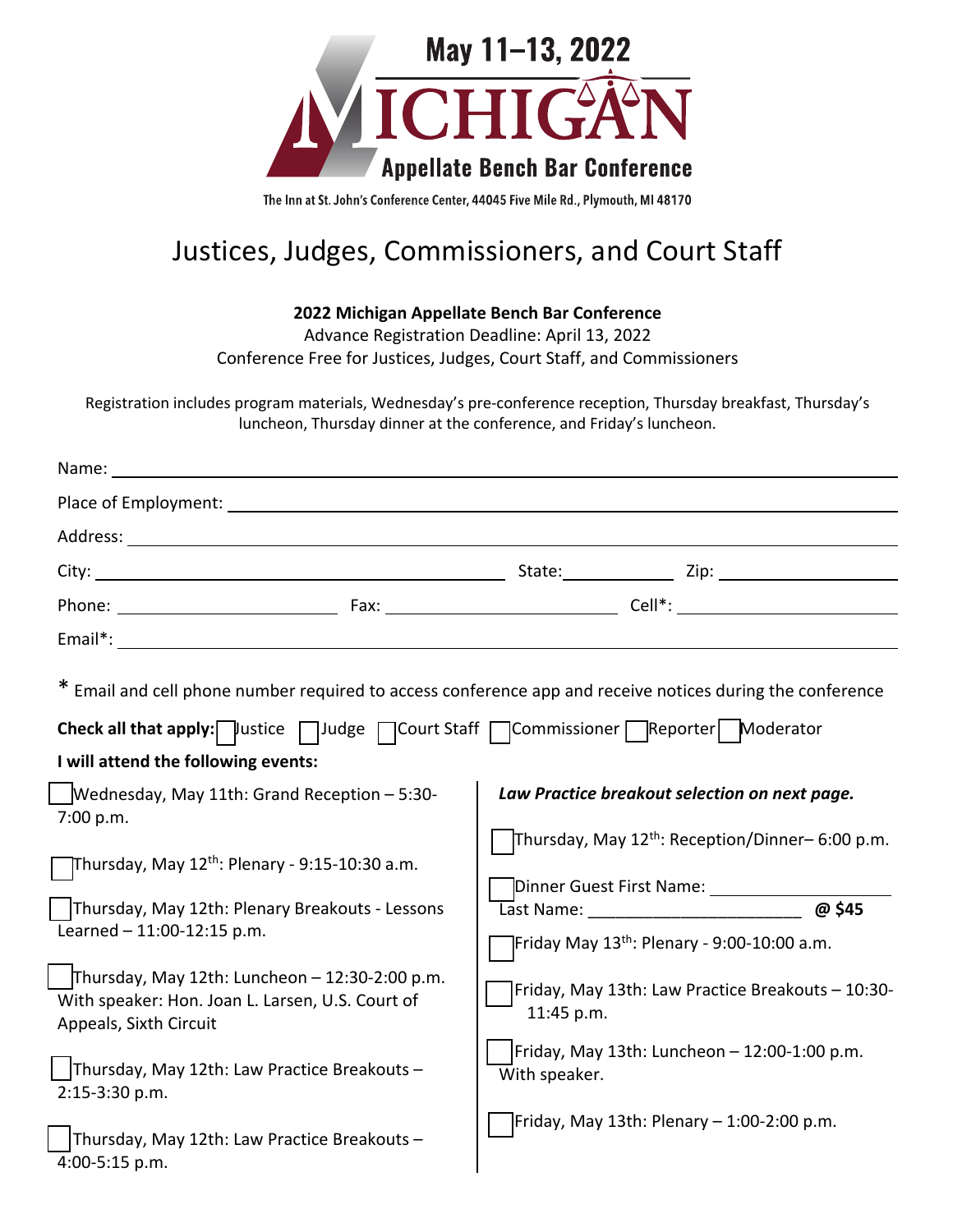*Please list any special needs:*

*Dietary restrictions for all meals:* 

**Payment Information (Dinner Guest only) -** You may pay by check or PayPal, which accepts credit cards.

To pay by check, enclose it with your form, payable to Michigan Appellate Bench Bar Conference Foundation, and note the check number below. **You do not need to pay unless you wish to bring a dinner guest.**

To pay with PayPal, visit https://benchbar.org/conferences/2022-conference/

#### **Guest Fees:**

Dinner Guest \$45.00

**Form Submission:** 

Amount Paid: PayPal (online) Check #:

Mail to:

Michigan Appellate Bench Bar Conference Foundation P.O. Box 66 Grand Ledge, MI 48837

Or you can fax (517-627-3950) or email (support@benchbar.org) us this completed form

### **Cancellation/Refund Policy:**

To obtain a refund, notice of cancellation must be received in writing in at least 15 days' advance of the event, less \$100 administrative fees.

### **Hotel Reservation Deadline: April 26, 2022**

Space is limited. Onsite registration allowed only if space is available. The Inn at St. John's  $\sim$  44045 Five Mile Road, Plymouth, MI 48170 **Call Ryan Rathrens 1-734-414-0600 Ext: 3325 for reservations.**

Phone: 517-627-8700 | Fax: 517-627-3950 | Email: support@benchbar.org | Web: www.benchbar.org

| For Office Use Only |                         |                      |
|---------------------|-------------------------|----------------------|
| Date Rec:<br>Staff: | Date Entered:<br>Staff: | updated 11-11-21 vls |